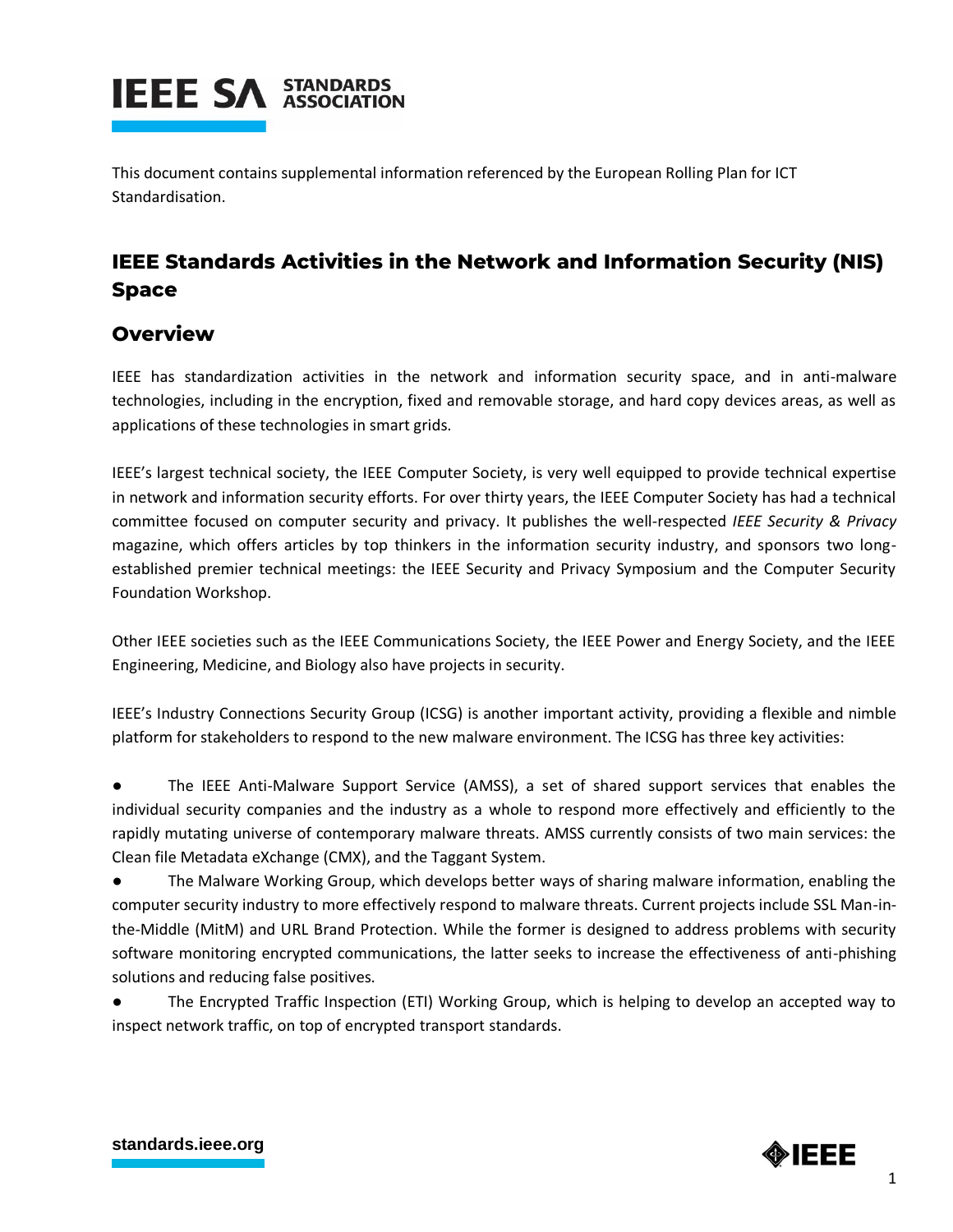

## **Relevant Standards Activities**

It should be noted that some standards contain security aspects, but are not security standards. Those are not listed below. One notable example is the project P2413 - [Standard for an Architectural Framework for the](http://standards.ieee.org/develop/project/2413.html)  [Internet of Things \(IoT\)](http://standards.ieee.org/develop/project/2413.html) which describes quadruple trust (protection, security, privacy, and safety).

### **Home and Local Area Network Security**

Projects under Development

- [IEEE 2900](https://standards.ieee.org/project/2900.html) Standard for Smart Home Security: Overview and Architecture
- [IEEE 2900.1 -](https://standards.ieee.org/project/2900_1.html) Standard for Smart Home Security: Taxonomy and Definitions
- [IEEE 802.1AE](https://standards.ieee.org/standard/802_1AE-2018.html) IEEE Draft Standard for Local and Metropolitan Area Networks: Media Access Control

(MAC) Security

[IEEE 802.15.4y](https://standards.ieee.org/project/802_15_4y.html) - Standard for Low-Rate Wireless Networks Amendment Defining Support for Advanced Encryption Standard (AES)-256 Encryption and Security Extensions

#### **Encryption**

Approved Standards\*

- [IEEE 1363-2000,](http://standards.ieee.org/findstds/standard/1363-2000.html) IEEE Standard Specifications for Public-Key Cryptography
- [IEEE 1363a-2004,](http://standards.ieee.org/findstds/standard/1363a-2004.html) IEEE Standard Specifications for Public-Key Cryptography--Amendment 1: Additional **Techniques**
- [IEEE 1363.1-2008,](http://standards.ieee.org/findstds/standard/1363.1-2008.html) IEEE Standard Specification for Public-Key Cryptographic Techniques Based on Hard Problems over Lattices
- [IEEE 1363.2-2008,](http://standards.ieee.org/findstds/standard/1363.2-2008.html) IEEE Standard Specification for Password-Based Public Key Cryptographic Techniques
- [IEEE 1363.3-2013,](http://standards.ieee.org/findstds/standard/1363.3-2013.html) IEEE Standard for Identity-Based Cryptographic Techniques using Pairings

### **Secure Communications in Vehicular Environments**

Approved Standards\*

- [IEEE 1609.2-2016,](https://standards.ieee.org/standard/1609_2-2016.html) IEEE Standard for Wireless Access in Vehicular Environments Security Services for Applications and Management Messages
- [IEEE 1609.2a-2017,](http://ieeexplore.ieee.org/document/7997836/versions) IEEE Standard for Wireless Access in Vehicular Environments--Security Services for Applications and Management Messages Amendment

Projects under Development\*

- [IEEE P1609.2.1,](https://standards.ieee.org/project/1609_2_1.html) IEEE Draft Standard for Wireless Access in Vehicular Environments (WAVE) -- Certificate Management Interfaces for End-Entities
- [IEEE P1609.2b,](https://standards.ieee.org/content/ieee-standards/en/standard/1609_2b-2019.html) IEEE Draft Standard for Wireless Access in Vehicular Environments Security Services for Applications and Management Messages Amendment

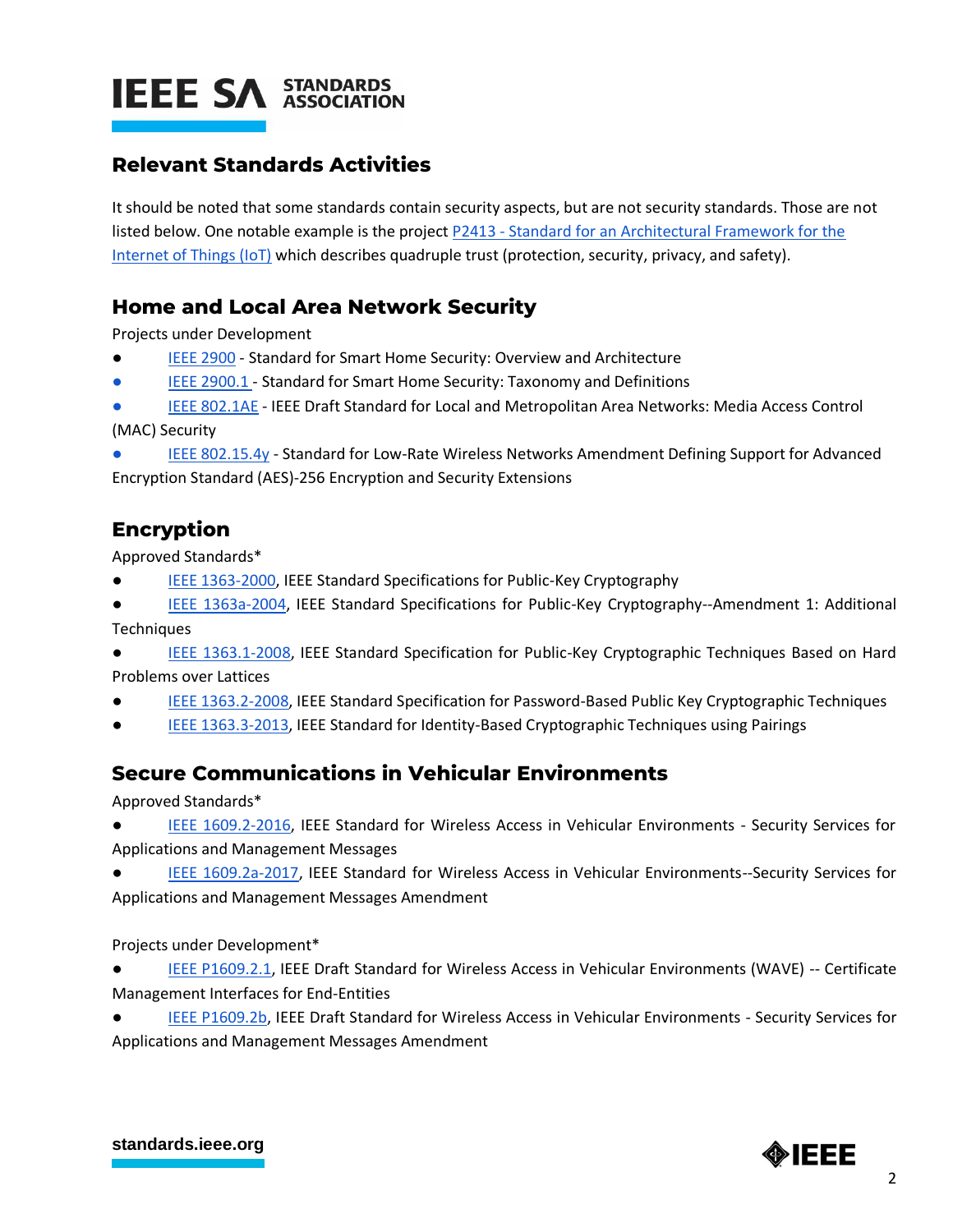

#### **Fixed and Removable Storage**

Approved Standards\*

- [IEEE 1619-2007,](http://standards.ieee.org/findstds/standard/1619-2007.html) IEEE Standard for Cryptographic Protection of Data on Block-Oriented Storage Devices
- [IEEE 1619.1-2007,](http://standards.ieee.org/findstds/standard/1619.1-2007.html) IEEE Standard for Authenticated Encryption with Length Expansion for Storage Devices
- [IEEE 1619.2-2010,](http://standards.ieee.org/findstds/standard/1619.2-2010.html) IEEE Standard for Wide-Block Encryption for Shared Storage Media
- [IEEE 1667-2015,](http://standards.ieee.org/findstds/standard/1667-2015.html) IEEE Standard for Discovery, Authentication, and Authorization in Host Attachments of Storage Devices

# **Security for Software Defined Networking and Network Function Virtualization**

Projects under Development\*

[IEEE P1915.1,](http://standards.ieee.org/develop/project/1915.1.html) Draft Standard for Software Defined Networking and Network Function Virtualization Security

# **Security for Hardcopy Devices**

Approved Standards\*

- [IEEE 2600-2008,](http://standards.ieee.org/findstds/standard/2600-2008.html) IEEE Standard for Information Technology: Hardcopy Device and System Security
- [IEEE 2600.1-2009,](http://standards.ieee.org/findstds/standard/2600.1-2009.html) IEEE Standard for a Protection Profile in Operational Environment A
- [IEEE 2600.2-2009,](http://standards.ieee.org/findstds/standard/2600.2-2009.html) IEEE Standard Protection Profile for Hardcopy Devices in IEEE Std 2600-2008, Operational Environment B
- [IEEE 2600.3-2009,](http://standards.ieee.org/findstds/standard/2600.3-2009.html) IEEE Standard Protection Profile for Hardcopy Devices in IEEE Std 2600-2008, Operational Environment C
- [IEEE 2600.4-2010,](http://standards.ieee.org/findstds/standard/2600.4-2010.html) IEEE Standard Protection Profile for Hardcopy Devices in IEEE Std 2600-2008, Operational Environment D

# **NIS for Smart Grid**

Approved Standards\*

- [IEEE 1402-2000](http://standards.ieee.org/findstds/standard/1402-2000.html) (R2008), IEEE Guide for Electric Power Substation Physical and Electronic Security
- [IEEE 1686-2013,](http://standards.ieee.org/findstds/standard/1686-2013.html) IEEE Standard for Intelligent Electronic Devices (IED) Cyber Security Capabilities
- [IEEE C37.240-2014,](http://standards.ieee.org/findstds/standard/C37.240-2014.html) IEEE Standard Cybersecurity Requirements for Substation Automation, Protection, and Control Systems

Projects under Development\*

- [IEEE P1711,](http://standards.ieee.org/develop/project/1711.html) Draft Standard for a Cryptographic Protocol for Cyber Security of Substation Serial Links
- IEEE SA 1711.2 [Standard for Secure SCADA Communications Protocol \(SSCP\)](http://standards.ieee.org/develop/project/1711.2.html)

IEEE SA - 2030.102.1 - Standard for Interoperability of Internet Protocol Security (IPsec) Utilized within [Utility Control Systems](http://standards.ieee.org/develop/project/2030.102.1.html)